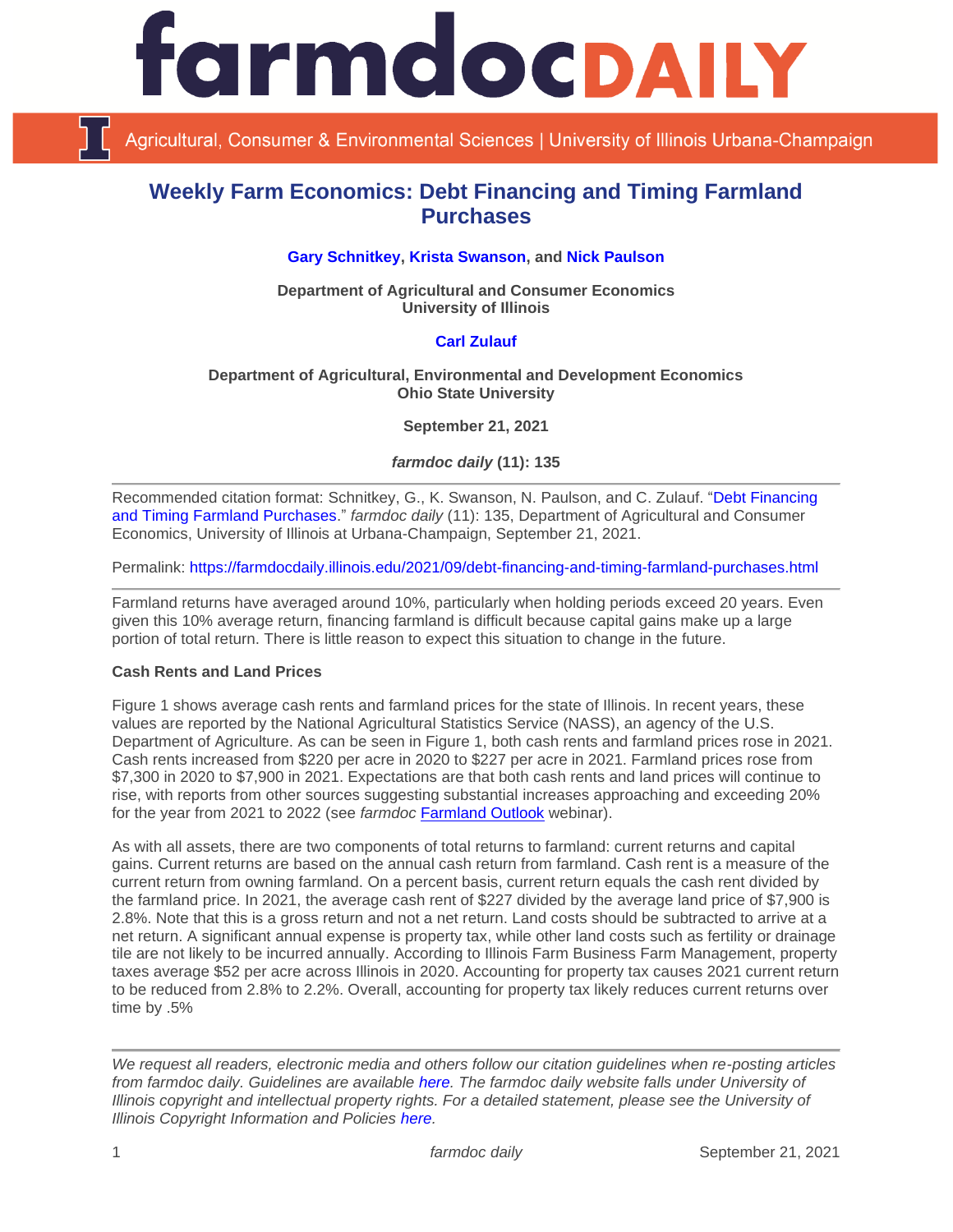

Figure 2 shows current returns to farmland from 1970 to 2021. A close relationship between current returns and Treasury rates is expected, as Treasury rates represent the current return on alternative financial investments (see farmdoc Daily, March 30, 2018). Current returns and rates on 10-year Treasury notes follow each other closely, except for the late 1970s and early 1980s. Treasury rates increased during the early 1980s because of inflation. At the same time, land prices increased, causing current returns as a percent of land price to fall. During the agricultural financial crisis of the mid-1980s, the fall in land prices again caused the current return and 10-year rate to converge, and since have largely remained highly correlated. Over the entire 1970-2021 period, current returns averaged 6%. Since 2010, current returns have averaged 3% of the price of farmland.



# Figure 2. Current Return to Illinois Farmland and Ten-Year Constant Maturity

Capital gains represent the change in land values over time. From 2020 to 2021, land prices increased from \$7,300 to \$7,900, an increase or capital gain of \$600. Stated as a percentage, the capital gain in 2020 is 8.2% (.082 = \$600 change / \$7,300). This capital gain is important to track from an investment returns standpoint, but notably this represents an unrealized capital gain unless the land is sold.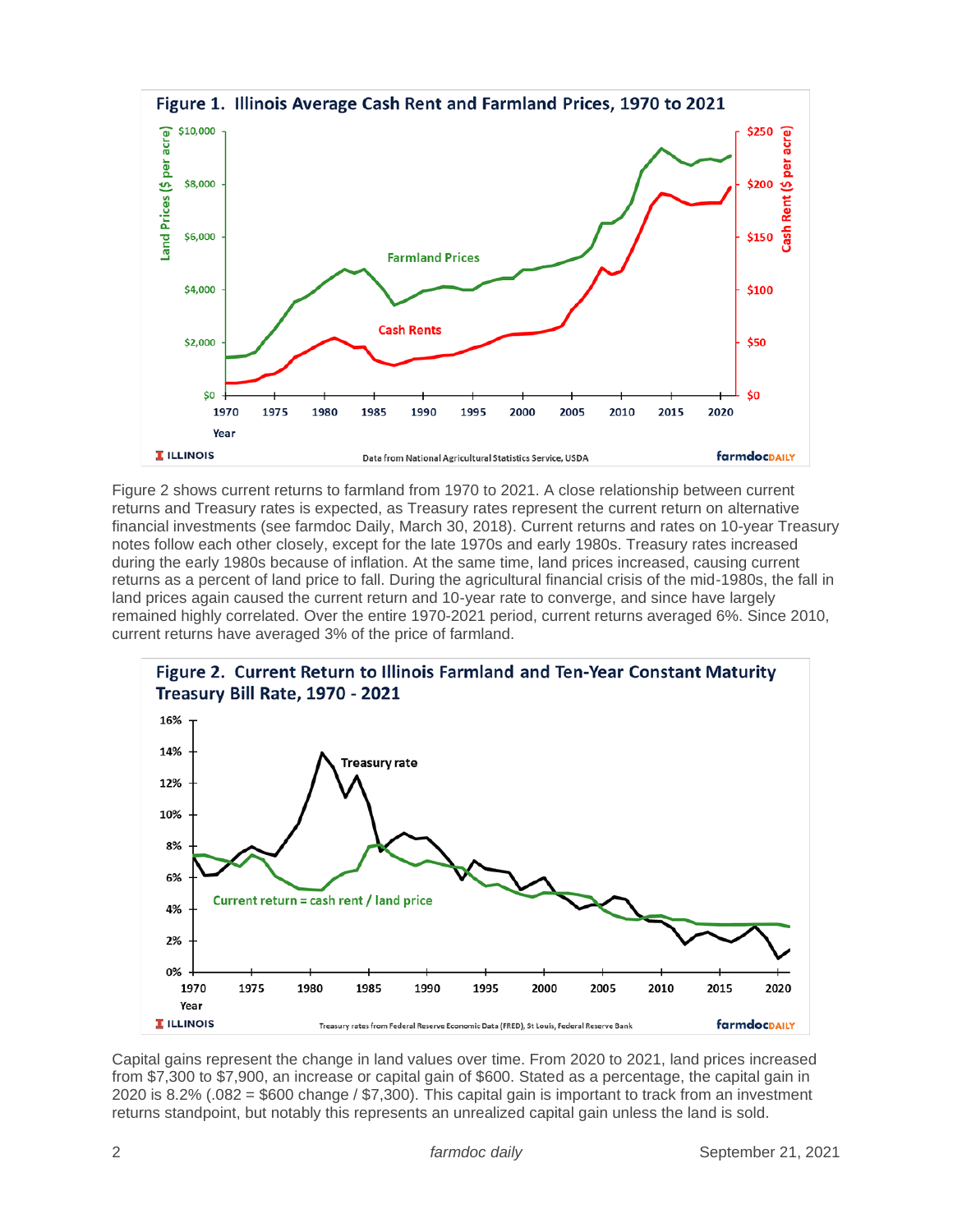Capital gains averaged 6% from 1970 to 2020. There are time trends in capital gains (see Figure 3), which follow changes in farmland. Land prices increased a great deal during the 1970s resulting in high capital gains. During the mid-1980s, land prices fell, resulting in capital losses. Capital gains averaged about 5% per year from 1989 to 2004. Land prices increased in most years from 2006 to 2014, resulting in large capital gains in those years. Land prices were stable and declined from 2014 to 2020, leading to low and negative capital gains.



Total return to farmland equals current return plus capital gain. Over the entire period, total return has equaled close to 11%, with current returns equaling 5% and capital gains equaling 6%. There are no general trends up or down in total returns. However, the proportion of the return coming from the current return has decreased in recent years as capital gains have increased.

# **Financing farmland**

Purchasing farmland with debt capital is economical as long as the return on assets exceeds debt costs. Over time, return on farmland has averaged 11%, and there is little reason to expect declines in the future. Currently, farm mortgages interest rates are between 4 and 5%. As a result, using debt capital to purchase farmland should increase the wealth positions of those buying farmland over time.

However, financing the capital purchase will be difficult because a large portion of farmland's return is in unrealized capital gain. To illustrate, take the 2021 Illinois state values of \$227 per acre of cash rent and \$7,900 for land price. A requirement of 40% down payment would require a down payment of \$3,160 in cash, with the remaining \$4,740 debt financed. The yearly debt payment for \$4,740 of principal using a 20-year amortization period and a 4% interest rate is \$348. A \$348 debt payment is well above the \$227 cash rent, indicating that financing from other sources will be needed to cover shortfalls in initial years of the purchase. To achieve a \$227 debt payment, the down payment would need to be 61%, or \$4,819 per acre.

Because of low cash positions and the negative net cash position after financing, young farmers often have difficulty purchasing farmland. Returns from farmland have historically been high enough to justify using debt, but financing farmland is difficult because a large portion of the return is capital gain. That difficulty may have gotten worse in recent years as current returns as a percent of farmland price have decreased.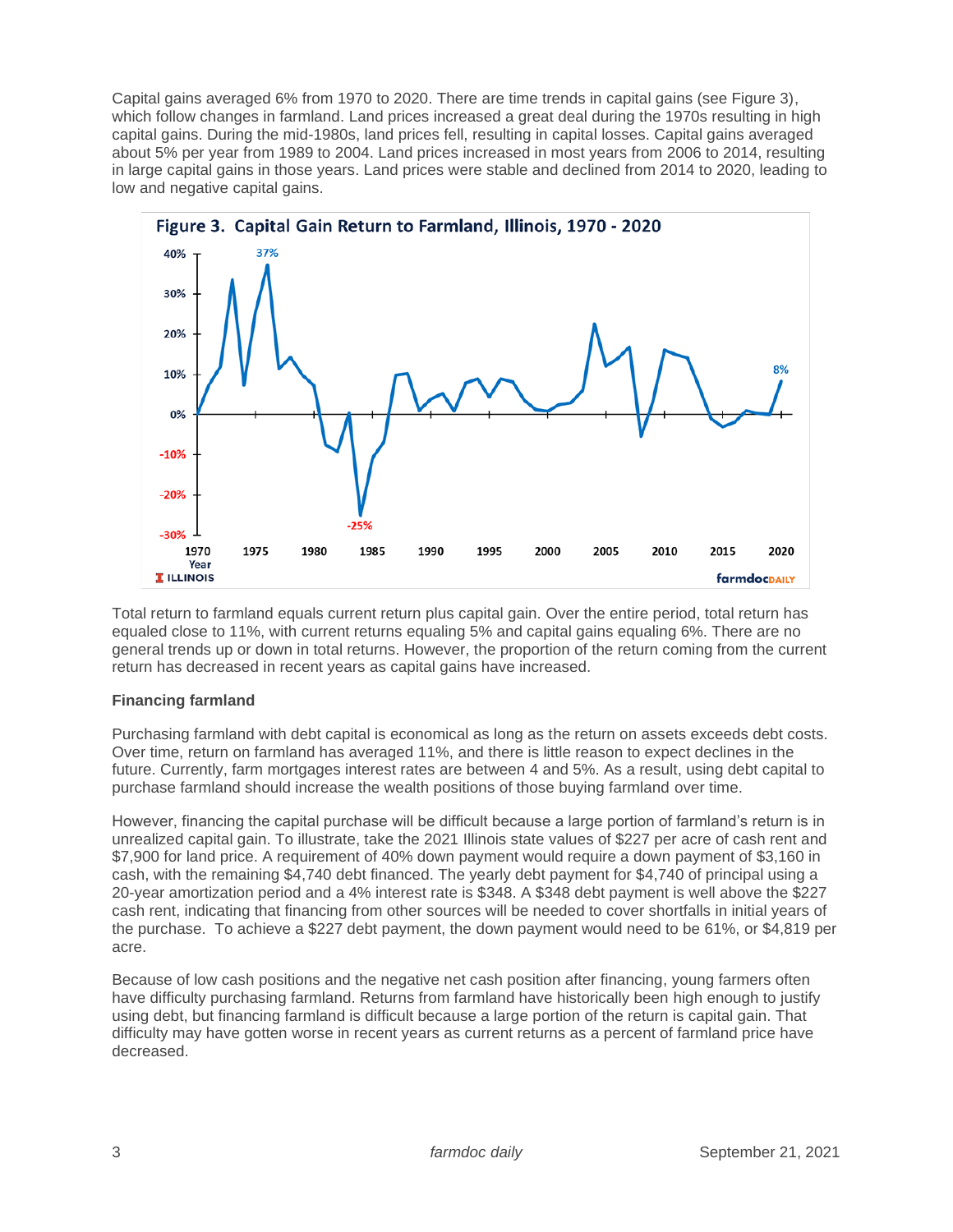# **Timing of farmland purchases**

While total return has averaged near 11% from 1970 to 2021, timing of purchase will impact the average total return. Prices have exhibited trends over time. To illustrate, Figure 4 shows the average total return for differing holding periods. The blue line shows the average return from selling farmland in 2021 with a purchase in any previous year on the horizontal axis. For example, buying farmland in 1970 and selling in 2021 is marked by a small circle and has an 11% return. Purchasing farmland before 2004 and selling in 2021 has a return relatively close to 10%. Those returns were slightly lower for purchasing in the early 1980s as farmland had a large decline in the mid-1980s. Still, holding for 20 years or longer, no matter the purchase year, resulted in a return close to over10%. Farmland purchased in 2012 through 2016 and sold in 2021 have a holding period well below 20 years. These 2012 to 2016 purchases had returns lower than 5% because farmland prices had some declines and then were relatively stable during this period.



The green shows average return given a sale in 2014 while purchasing in the year along the horizontal axis. Compared to a sale in 2021 (the blue line), average return is higher because farmland prices were relatively stable from 2014 to 2020.

The red line represents farmland sold in 1987, when farmland prices were the lowest in the 1980s. As can be seen, buying farmland in the 1980s and selling in 1987 would have resulted in negative returns. However, purchasing farmland in the early 1970s and selling in 1987 would have resulted in an average return over 10%.

From the standpoint of generating returns, purchasing farmland in 1984 was the worst possible time to purchase farmland. As can be seen in Figure 5, a purchase in 1984 and a sale before 1988 would have generated negative returns. On the other hand, a purchase in this period would have generated an annual average return near 10% if not sold until the mid-2000s.